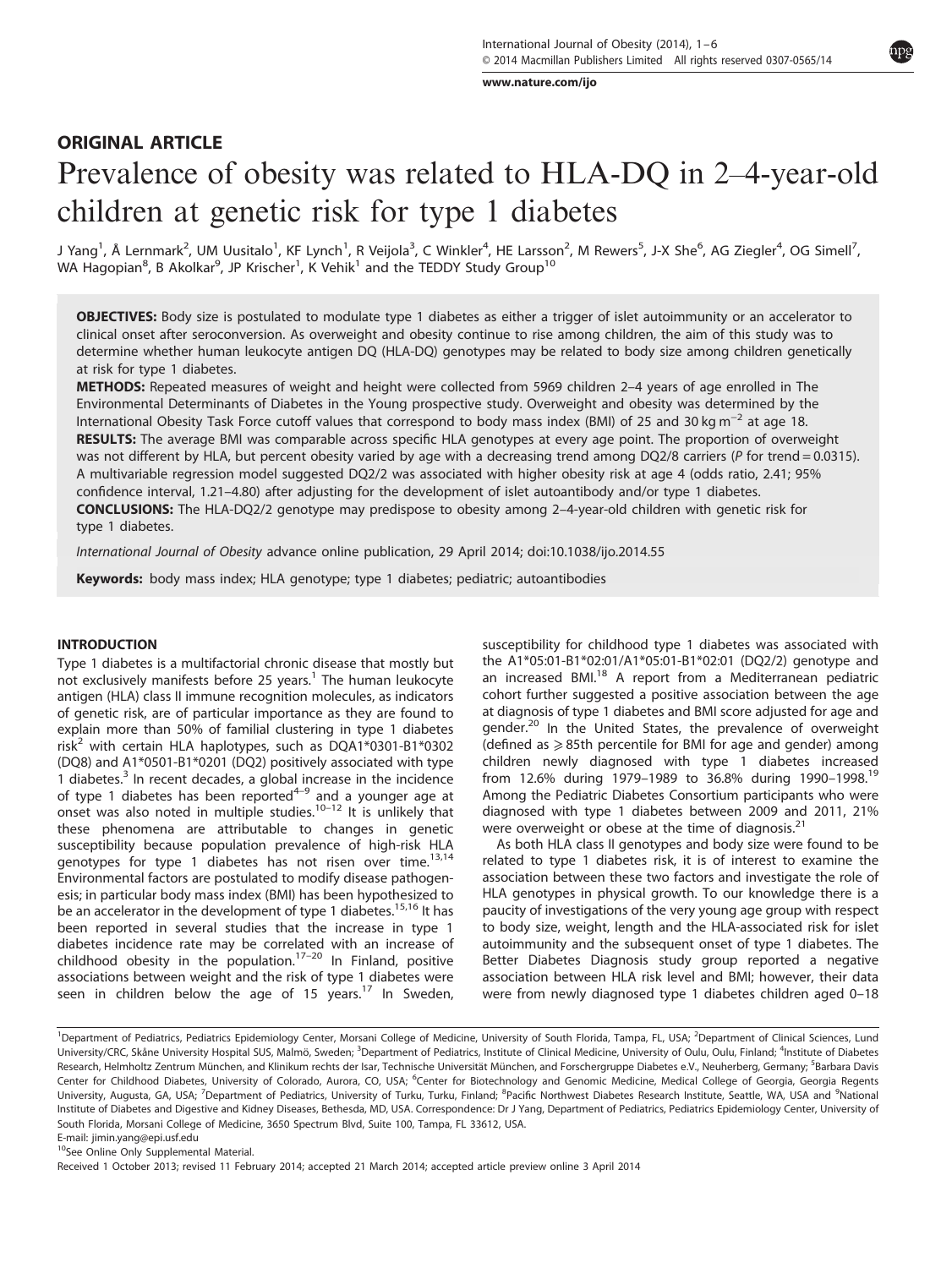years.<sup>[18](#page-4-0)</sup> Larsson et  $al^{22}$  $al^{22}$  $al^{22}$  examined HLA genotypes and physical growth before type 1 diabetes diagnosis among the Diabetes Prediction in Skåne study participants and reported increased linear growth, but not BMI, was associated with this disease independent of HLA genotypes between 0–18 months of age. It was, therefore, important to examine BMI in the entire group of The Environmental Determinants of Diabetes in the Young (TEDDY) children as they have a documented higher risk of developing islet autoimmunity. The objective of this analysis was to assess the prevalence of overweight and obesity by specific HLA genotypes associated with increased risk for type 1 diabetes.

### SUBJECTS AND METHODS

TEDDY is a prospective cohort study funded by the National Institutes of Health with the primary goal to identify environmental causes of type 1 diabetes. It includes six clinical research centers—three in the United States: Colorado, Georgia/Florida, Washington and three in Europe: Finland, Germany and Sweden. Newborn children were screened for type 1 diabetes risk HLA genotypes either in the cord blood or on heel sticks within 3 months after birth. $^{23}$  $^{23}$  $^{23}$  If a child was determined to have increased genetic risk, the family was contacted by a TEDDY nurse and invited to participate in a 15-year-follow-up study before the child reached 4.5 months of age. Detailed study design and methods have been<br>previously published.<sup>23,24</sup> Written informed consents were obtained for all study participants from a parent or primary caretaker, separately, for genetic screening and participation in prospective follow-up. The study was approved by local Institutional Review Boards and is monitored by an External Advisory Board formed by the National Institutes of Health.

## Questionnaire data

Subject information, including date of birth, gender, whether the subject had first-degree relatives (FDR) with type 1 diabetes, birth weight and length and number of fetuses in the pregnancy (singleton, twin, triplet and so on ), were collected by questionnaire at the time of HLA typing or at the first clinic visit when the infant was 3 months of age. The FDR status was considered positive if the child had a biological relative (mother, father or sibling) with type 1 diabetes. In the United States, subjects also identified their race/ethnicity using the USA census questions. Maternal factors, including maternal age, prepregnancy weight and height, presence of pregestational diabetes (type 1 or type 2) or gestational diabetes, gestational age and gestational weight gain were collected by questionnaire at the same time. A subject is required to withdraw from the study after he or she is diagnosed with type 1 diabetes. The date of diagnosis was reported by the caretaker.

### Weight and height

Body weight was measured in kilograms using an electronic scale calibrated monthly. From the age of 2 years, height was measured to the nearest 0.1 cm using a wall-mounted stadiometer. For subjects who could not attend a clinical visit, anthropometric data were copied from their pediatricians' records collected around the visit date. BMI was calculated using measured weight divided by measured height in meters squared. Overweight and obesity status was determined by the International Obesity Task Force cutoff values, which were derived from averaged centile curves that pass through BMI of 25 kg m<sup>-2</sup> for overweight and 30 kg m<sup>-2</sup> for obesity.<sup>25</sup>

### HLA typing and antibody testing

Detailed description of HLA typing and antibody testing has been published previously.[26](#page-4-0) In brief, a total of 424 788 newborns were screened for HLA-DR, DQ genotypes associated with type 1 diabetes. $24$  Blood samples of newborn children were obtained in the maternity clinics either as cord blood or dry blood spots. HLA genotypes were determined using either a genotyping system with an asymmetric PCR and subsequent hybridization of allele-specific probes for HLA-DQA1, DQB1 and DRB1 as described<sup>[27](#page-4-0)</sup> using DELFIA reagents (Perkin-Elmer, Waltham, MA, USA) or in a dot blot hybridization assay as detailed elsewhere.<sup>28</sup>

Newborns with no FDR with type 1 diabetes were eligible for the study if they had one of the following four HLA genotypes:

(1) DR3/4 = DR4-DQA1\*030X-DQB1\*0302 (or \*0304)/DR3-DQA1\*0501- DQB1\*0201 (abbreviated as DQ8/2);

(2) DR4/4 = DR4-DQA1\*030X-DQB1\*0302 (or \*0304)/DR4-DQA1\*030X-DQB1\*0302(or \*0304) (abbreviated as DQ8/8);

(3) DR3/3 = DR3-DQA1\*0501-DQB1\*0201/DR3-DQA1\*0501-DQB1\*0201 (abbreviated as DQ2/2); and

(4) DR4/8 = DR4-DQA1\*030X-DQB1\*0302 (or \*0304)/DR8-DQA1\*0401- DQB1\*0402 (abbreviated as DQ8/X where X is not DR3-DQA1\*0501- DQB1\*0201 or DR4-DQA1\*030X-DQB1\*0302(\*0304)).

Infants who had a FDR with type 1 diabetes were eligible for enrollment if they had any of the above four HLA genotypes or one of the additional genotypes:

(5) DR4-DQA1\*030X-DQB1\*0302 (or \*0304)/DR4-DQA1\*030X-DQB1\*020X (abbreviated as DQ8/X where X is not DR3-DQA1\*0501- DQB1\*0201 or DR4-DQA1\*030X-DQB1\*0302(\*0304));

(6) DR4-DQA1\*030X-DQB1\*0302 (or \*0304)/DR1(not DR10)-DQA1\*0101- DQB1\*0501 (abbreviated as DQ8/X where X is not DR3-DQA1\*0501- DQB1\*0201 or DR4-DQA1\*030X-DQB1\*0302(\*0304));<br>(7) DR4-DQA1\*030X-DQB1\*0302 (or \*0304)/DR13-DQA1\*0102-

(7) DR4-DQA1\*030X-DQB1\*0302 (or DQB1\*0604 (abbreviated as DQ8/X where X is not DR3-DQA1\*0501- DQB1\*0201 or DR4-DQA1\*030X-DQB1\*0302(\*0304));

(8) DR4-DQA1\*030X-DQB1\*0302/DR4-DQA1\*030X-DQB1\*0304 (abbreviated as DQ8/X where X is not DR3-DQA1\*0501-DQB1\*0201 or DR4- DQA1\*030X-DQB1\*0302(\*0304));

(9) DR4-DQA1\*030X-DQB1\*0302 (or \*0304)/DR9-DQA1\*030X-DQB1\*0303 (abbreviated as DQ8/X where X is not DR3-DQA1\*0501-DQB1\*0201 or DR4- DQA1\*030X-DQB1\*0302(\*0304)); and

(10) DR3-DQA1\*0501-DQB1\*0201/DR9-DQA1\*030X-DQB1\*0303 (abbreviated as DQ2/X where X is not DR3-DQA1\*0501-DQB1\*0201 or DR4- DQA1\*030X-DQB1\*0302(\*0304)).

These additional HLA genotypes were present in only 276 (3%) of the TEDDY subjects who were included in the current analyses. Newborns carrying the DR4 subtype DRB1\*0403 were excluded if they had no FDR with type 1 diabetes.

Islet autoantibodies to insulin (IAA), glutamic acid decarboxylase 65 or insulinoma antigen-2 were measured by radiobinding assays in both central autoantibody laboratories, one located in the United States and one in Europe.<sup>[24](#page-4-0)</sup> All positive islet autoantibodies and 5% of negative samples were retested in the other laboratory and deemed confirmed if concordant. Persistent confirmed islet autoantibody was defined as confirmed positive IAA, glutamic acid decarboxylase 65 or insulinoma antigen-2 on at least two consecutive study visits.

Transglutaminase antibody testing was carried out annually in all children starting at 24 months of age to screen for celiac disease. The testing was completed with the assessment of tissue transglutaminase autoantibodies (TGA) using radiobinding assays analyzed at the Bristol Laboratory (University of Bristol, UK) for the European sites and the Barbara Davis Center Laboratory (Aurora, CO, USA) for the USA sites. At the Barbara Davis Center , the radiobinding assays uses anti-IgA agarose to capture IgA-TGA; whereas, in Bristol a mixture of both anti-IgA agarose and protein A sepharose is used to assess both IgA-TGA and IgG-TGA. The discrepancy in methods does not impact detection of autoantibodies as the two IgA-TGA assays have proven highly concordant in previous TGA workshops.

TEDDY enrolled 8677 subjects between 2004 and 2010. After excluding those whose HLA genotypes do not meet TEDDY's criteria ( $n = 113$ ), who were not followed for 2 or more years ( $n = 2378$ ), who did not have repeated weight and height measurements collected at study clinics  $(n = 195)$  and too few subjects with HLA genotype DQ2/X to draw inference  $(n = 22)$ , 5969 subjects were included in this analysis as of March 2012.

### Statistical analysis

Characteristics of subjects were summarized and compared as follows: Pearson's  $\chi^2$ -tests or Fisher's exact test was used to analyze the categorical variables, namely subject's gender, country of residence, FDR, mother's diabetes status during pregnancy, and race/ethnicity (USA subjects only). Analysis of variance was used to analyze continuous variables, including gestational age, gestational weight gain, mother's BMI before pregnancy and subject's birth weight. The temporal trend of varying proportions of overweight and obesity within every HLA genotype was tested using the Cochran–Armitage Trend Test. Multivariable logistic regression models adjusted for the above factors were used to estimate the risk of being overweight or obese by comparing the proportion of subjects with HLA genotype DQ2/2, DQ8/8 and DQ8/X subjects against the proportion of subjects with the DQ2/8 genotype. A birth weight z-score was developed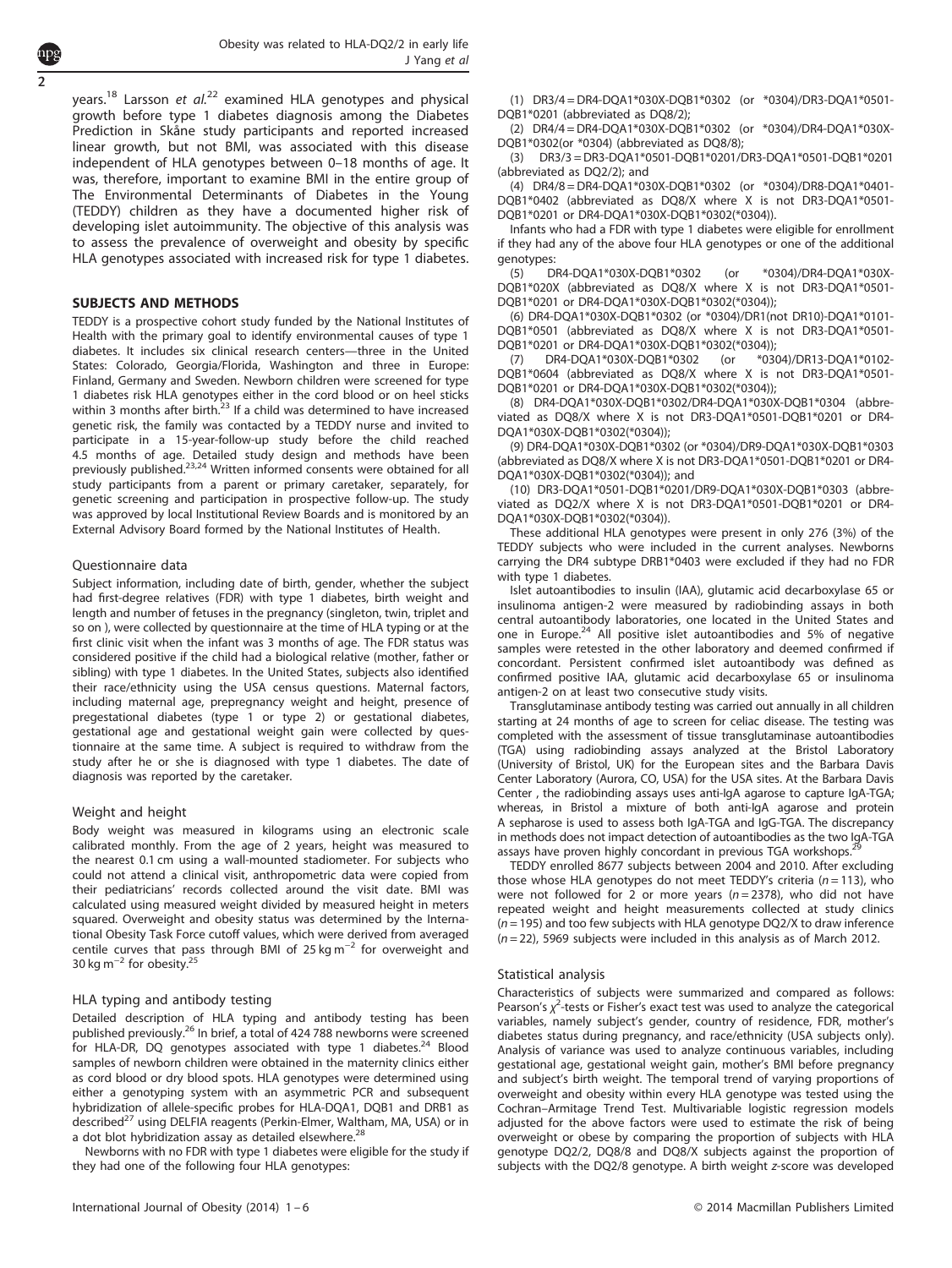|                                 | DQ2/8          | DQ8/8          | DQ2/2          | DQ8/X          |          |
|---------------------------------|----------------|----------------|----------------|----------------|----------|
|                                 | $(n = 2341)$   | $(n = 1180)$   | $(n = 1241)$   | $(n = 1207)$   | P        |
| Participant                     |                |                |                |                |          |
| Sex (male/female)               | 1195/1146      | 593/587        | 676/565        | 617/590        | 0.1477   |
| Age (months)                    | 55.8 (17.2)    | 55.7 (17.2)    | 55.1 (16.9)    | 55.6 (17.0)    | 0.7167   |
| Country                         |                |                |                |                |          |
| United States ( $n = 2314$ )    | 923 (40.0%)    | 473 (20.4%)    | 556 (24.0%)    | 362 (15.6%)    | < 0.0001 |
| Finland ( $n = 1374$ )          | 465 (33.8%)    | 222 (16.2%)    | 205 (14.9%)    | 482 (35.1%)    |          |
| Germany ( $n = 357$ )           | 141 (39.5%)    | 64 (17.9%)     | 71 (19.9%)     | 81 (22.77%)    |          |
| Sweden ( $n = 1924$ )           | 812 (42.2%)    | 421 (21.9%)    | 409 (21.3%)    | 282 (14.6%)    |          |
| Having FDR with type 1 diabetes |                |                |                |                |          |
| Yes $(n = 675)$                 | 212 (31.4%)    | 112 (16.6%)    | 99 (14.7%)     | 252 (37.3%)    | < 0.0001 |
| No $(n = 5294)$                 | 2129 (40.2%)   | 1068 (20.2%)   | 1142 (21.6%)   | 955 (18.0%)    |          |
| Birth weight (g)                | 3516.2 (554.3) | 3510.4 (530.5) | 3500.6 (546.8) | 3506.5 (550.4) | 0.8742   |
| Maternal                        |                |                |                |                |          |
| Diabetes during pregnancy       |                |                |                |                |          |
| Type $1(n = 235)$               | 71 (30.2%)     | 41 (17.4%)     | 26 (11.1%)     | 97 (41.3%)     | < 0.0001 |
| Type 2 $(n = 16)$               | 3(18.7%)       | 4 (25.0%)      | 5(31.3%)       | $4(25.0\%)$    |          |
| GDM $(n = 330)$                 | 137 (41.5%)    | 63 (19.1%)     | 59 (17.9%)     | 71 (21.5%)     |          |
| None ( $n = 5203$ )             | 2064 (39.6%)   | 1039 (20.0%)   | 1111(21.4%)    | 989 (19.0%)    |          |
| Prepregnancy BMI                | 24.7(5.1)      | 24.7(5.1)      | 25.2(5.7)      | 24.8(5.3)      | 0.0759   |
| Gestational age (weeks)         | 39.6 (1.6)     | 39.5(1.5)      | 39.4 (1.7)     | 39.5(1.7)      | 0.0539   |
| Gestational weight gain (kg)    | 14.9(6.0)      | 14.5(6.5)      | 14.9(6.4)      | 14.1(6.2)      | 0.0051   |

to adjust for country, gender, mother's height, gestational age and birth type. We repeated all univariate analyses by including and excluding subjects who developed islet autoantibody, type 1 diabetes and/or TGA and found no change in results to account for the possibility that individuals with type 1 diabetes might have different height/weight than the general population at the time of diagnosis $18,21$  $18,21$  and that the presence of islet antibody and/or TGA may or may not affect growth trajectory.<sup>[30](#page-4-0)</sup> The logistic regression models were then adjusted for autoimmunity and disease diagnosis. All tests for significance were two-tailed with a significance level of 0.05. Analysis was performed using the Statistical Analysis System Software (Version 9.3, SAS Institute, Cary, NC, USA).

## RESULTS

Among the 5969 eligible subjects shown in Table 1, overall distribution of high-risk genotypes was 39.2% for DQ2/8, 19.8% for DQ8/8, 20.8% for DQ2/2 and 20.1% for DQ8/X. DQ2/8 was the most common high-risk genotype in every TEDDY country except in Finland, where DQ8/X was most common with DR4-DQA1\*030X-DQB1\*0302(or \*0304)/DR8-DQA1\*0401-DQB1\*0402 being the predominant genotype. A larger proportion of subjects (n= 5294) without FDR carried DQ2/8 (40.2%), whereas FDR subjects  $(n= 675)$  carried DQ8/X more frequently (37.3%;  $P < 0.0001$ ). The distribution of high-risk genotypes did not differ by the gender of the subject.

Gestational weight gain among the TEDDY mothers differed significantly when examined by their children's HLA genotypes  $(P < 0.01)$ ; however, our previous report indicated TEDDY subjects had comparable birth weight (data not shown).<sup>[31](#page-4-0)</sup> The average BMI at each cross-sectional assessment point between ages 2 and 4 was not statistically different and followed a normal pattern of decline with increasing age (Figure 1). According to the International Obesity Task Force cutoff values, 12.1, 12.2, 11.1, 11.7 and 12.0% of subjects at 2, 2.5, 3, 3.5 and 4 years were overweight but not obese. The lowest prevalence, 10.4%, was seen in 3-year-old subjects with DQ8/X genotype and the highest prevalence, 13.3%,



Figure 1. Cross-sectional comparison of body mass index by age and type 1 diabetes high-risk HLA genotypes among 5969 2–4-yearold children genetically at risk for type 1 diabetes.

was seen in 2.5-year-old children with the DQ2/2 genotype. The overall proportion of obese subjects was 1.9, 1.9, 1.7, 1.6 and 1.9% at 2, 2.5, 3, 3.5 and 4 years, respectively. Univariate analysis indicated that the proportion of overweight was not significantly different by age, HLA genotypes or country of residence, but a decreasing trend of obesity was also observed among those that carried the DQ2/8 genotype ( $P$  for trend = 0.0315, [Figure 2](#page-3-0)).

Race/ethnicity comparison was conducted only among USA participants due to data availability. The prevalence of overweight and obesity did not differ by HLA genotypes in USA Non-Hispanic White and Hispanic subjects in univariate analysis except that the obesity rate declined from 3.2% (age 2) to 1.7% (age 4) in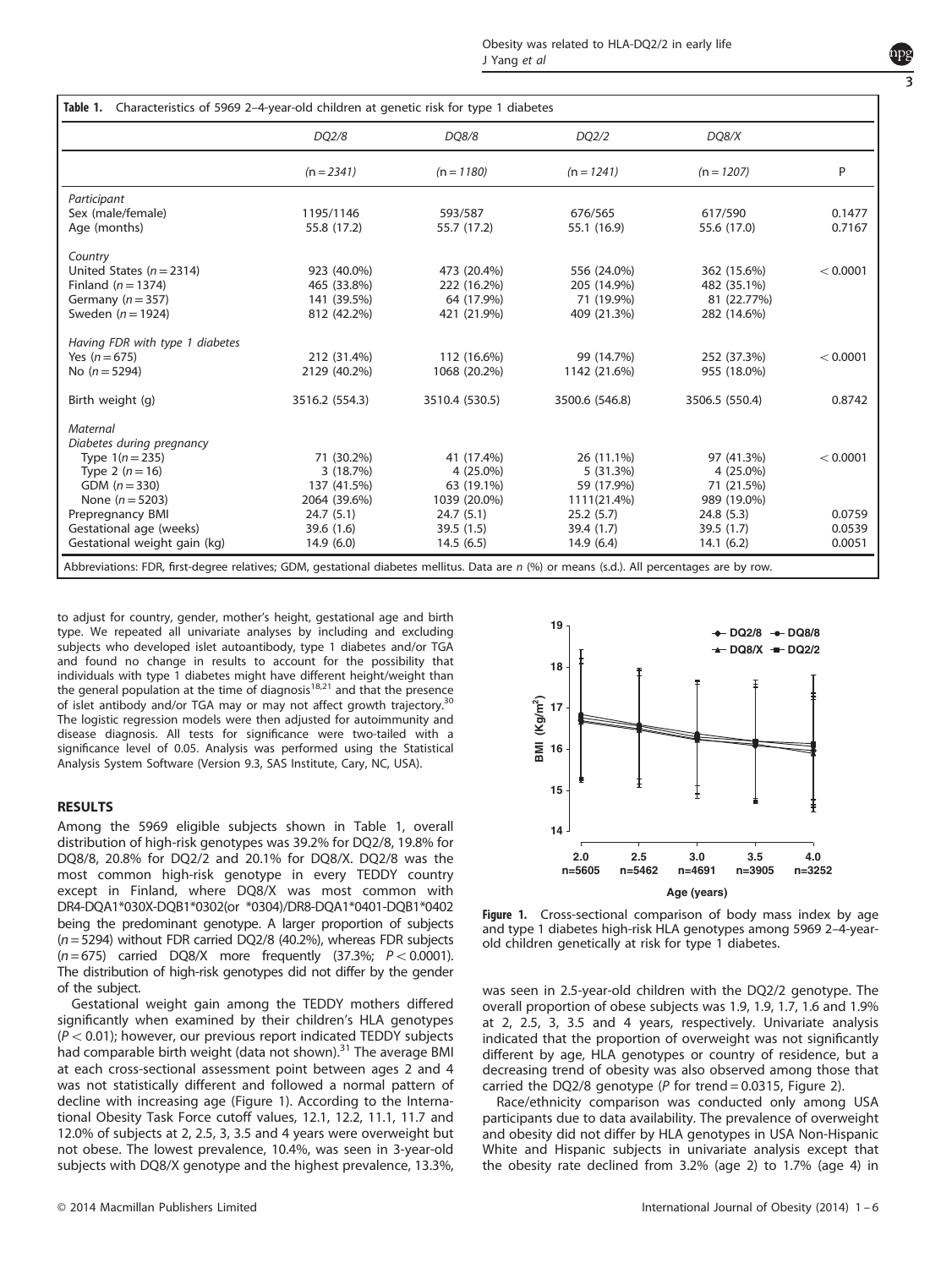

Figure 2. Prevalence of obesity among 5969 2-4-year-old children genetically at risk for type 1 diabetes by age and by type 1 diabetes high-risk HLA genotypes. The asterisk denotes a significant declining trend in obesity within the DQ 2/8 genotype ( $P = 0.0315$ ).

the Non-Hispanic White DQ2/8 group  $(P = 0.032)$  and peaked at 6.3% (age 3) compared with 3.3% at age 2 and 3.3% at age 4  $(P < 0.0001)$  in the Hispanic DQ2/8 group.

Children carrying the DQ2/2 genotypes were independently associated with significantly higher risk of obesity at age 4 ( $n = 3$ 252, odds ratio (OR) = 2.41, 95% confidence interval (CI) = 1.21–4.80) after adjusting for mother's prepregnancy BMI, birth weight z-score and the development of type 1 diabetes or persistent confirmed islet autoantibody (Figure 3). In the meanwhile, mother's prepregnancy BMI was associated with risk of obesity between age 2 and 4 with an adjusted OR of 1.05 (95% CI 1.01–1.08) at age 2 ( $n = 5605$ ), OR 1.10 (95% CI 1.06–1.13) at age 3  $(n = 4691)$  and OR 1.09 (95% CI 1.06-1.13) at age 4 (n = 3252).

### **DISCUSSION**

<span id="page-3-0"></span>4

In this international study of 2–4-year-old children who are at increased genetic risk for type 1 diabetes, we report two major findings. First, a trend of continuously declining obesity was seen among  $DQ2/8$  children  $(P = 0.0315)$  compared with other genotype groups. Second, the DQ2/2 genotype was independently associated with higher risk of obesity at age 4  $(OR = 2.21, 95\% CI = 1.12-4.33)$  after adjusting for maternal BMI before pregnancy, a widely acknowledged factor that influences body size.

The first finding that HLA-DQ8/2 genotype being associated with decreasing prevalence of obesity as the subjects aged was consistent with the result reported by Carlsson et  $al$ ,<sup>[18](#page-4-0)</sup> which indicated that the frequency of high-risk HLA genotypes declined with increasing BMI. Taking into account that children with HLA DQ8/2 genotype tend to develop type 1 diabetes at a younger age,[32](#page-4-0)–<sup>34</sup> it is reasonable to hypothesize that carriers of DQ8/2 may have a more progressive disease progress and/or a more rapid loss of insulin production, which would lead to a classic diabetes symptom—weight loss.

The second observation that genotype DQ2/2 was associated with higher risk of obesity suggested that individuals with this genotype may be more susceptible to become obese during physical development and their BMI may mediate their likelihood of developing type 1 diabetes imposed by genotype. Such a mediation may be realized by some cytokines secreted by adipocytes (for example, interleukin-6) affecting the risk of islet



Figure 3. Association between obesity and HLA-DQ genotypes among 5969 2–4-year-old children genetically at risk for type 1 diabetes. Reference group =DQ2/8. Birth weight z-score was created to adjust for country, sex, mother's height, gestational age and the number of fetuses in the pregnancy (singleton, twin, triplet and so on). The development of persistent confirmed islet autoantibody and type 1 diabetes diagnosis was also adjusted for in the logistic regression model.

autoimmunity through a direct effect on the function of autoimmunity suppression  $T$  regulatory cells,  $35$  or by other cytokines influencing beta cell function.[36](#page-4-0) In addition, increase in adiposity was found to contribute to prepubertal insulin resistance.<sup>37</sup> All of the above factors may account for the reported correlation between higher prevalence of childhood obesity i[n the](#page-4-0) population and elevated type 1 diabetes incidence rate.<sup>17-19</sup> Another possible contributor to the relationship between DQ2/2 and higher risk of obesity observed in the TEDDY sample might be the role HLA genotype has in the pathogenesis of celiac disease. Class II HLA-DQA1 and HLA-DQ81 loci are strong genetic components of celiac disease with approximately 90% of celiac subjects having HLA-DQ2 heterodimers.<sup>[38](#page-4-0)</sup>

The major findings in this paper were observed in more than 5000 children from four different countries in which the proportion of overweight children ranged from 10.4–13.3% and the proportion of obese children varied from 1.0–3.1% across four high-risk HLA genotypes and five age points. Within each TEDDY country, the prevalence of overweight and obesity was [lowe](#page-5-0)r than the country-specific data from similar study cohorts.39–<sup>41</sup> Compared with national data from the age-comparable general population in the United States, the prevalence of overweight and obesity among the TEDDY USA cohort was lower than the estimates from the 2007–2008 National Health and Nutrition Examination Survey, which noted 21.2% of 2–5-year-old children were overweight and 10.4% of the same group were obese.<sup>39</sup> The Pediatric Diabetes Consortium study also observed that newly diagnosed type 1 diabetes patients had lower BMI than the general population after adjusting for age and gender.<sup>[21](#page-4-0)</sup> TEDDY Swedish participants had an overweight rate of 16.8% and an obesity rate of 1.9%, which were lower than the rates in another pediatric cohort from the same region in Sweden.<sup>40</sup> The TEDDY subjects in Finland also had lower proportion of obesity (0.92% at age 2 and 0.75% at age 4) compared with the observations from a Finnish population without diabetes. $41$  The lower prevalence in TEDDY may be attributed to the different genetic background between the TEDDY cohort and general public. Parental awareness of their children's disease risk might also have caused the TEDDY parents to follow health recommendations more closely, which in turn, might have resulted in lower BMI. An examination among multiple birth cohorts from a same area indicated longer breast feeding duration and reduced energy and dietary fat intake might have contributed to a decreasing trend for overweight at two years of age. $42$ 

In conclusion, HLA-DQ genotype was found to be associated with risk of obesity early in life when controlling for country, gender, birth weight, mother's height, maternal prepregnancy weight, gestational age and number of fetuses in the pregnancy. Effect of HLA-DQ genotype on developing type 1 diabetes may be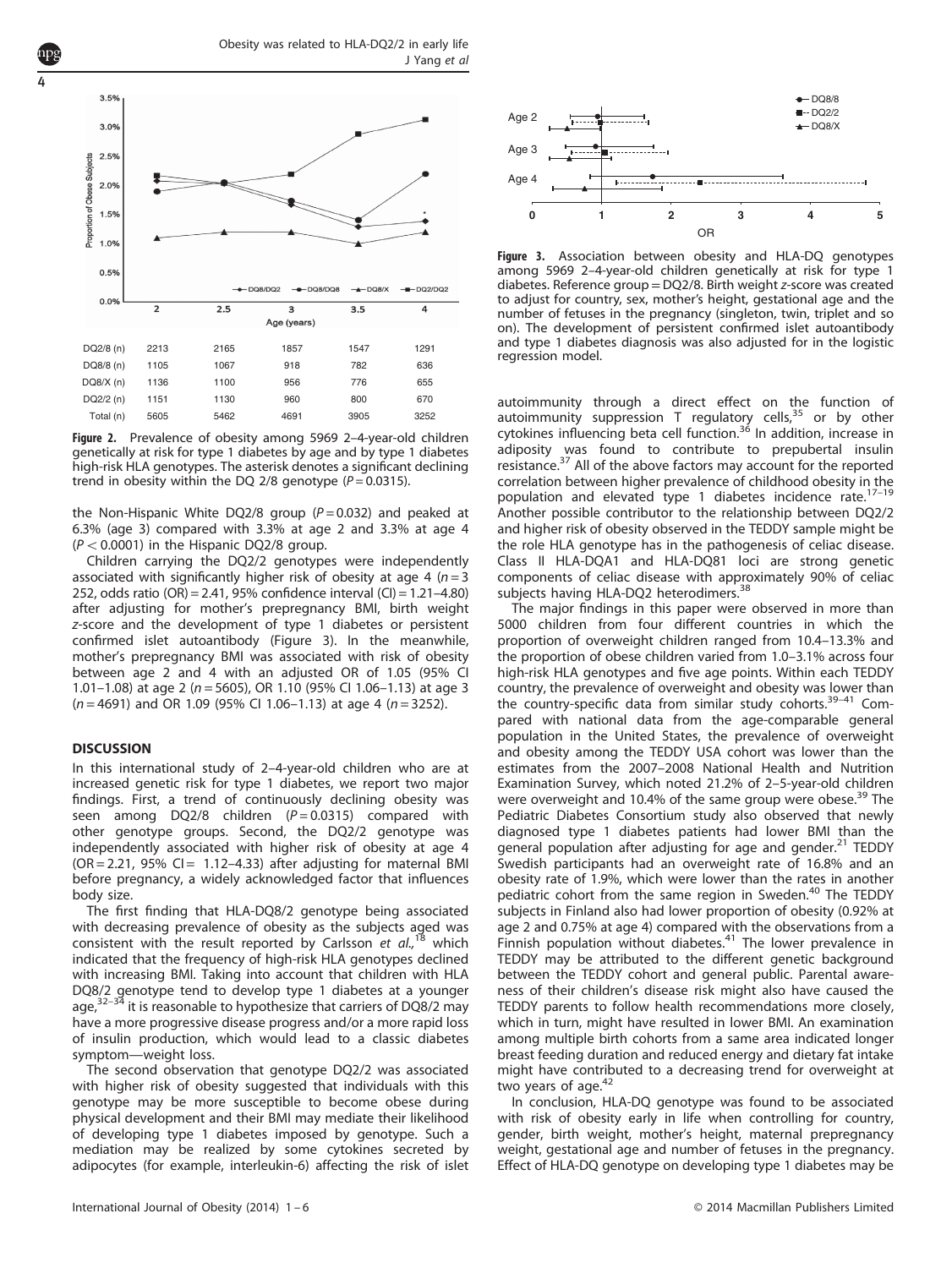

<span id="page-4-0"></span>mediated by BMI as individuals carrying different genotypes may have different susceptibility to obesity. Longitudinal examinations of BMI as the TEDDY cohort ages will be valuable to verify findings in this study and to evaluate whether age and adiposity rebound affect the relationship between HLA genotypes and BMI. Data collected from similar populations such as the Diabetes Prediction in Skåne study and the Diabetes Autoimmunity Study in the Young study could also be used to test the findings. Investigation of the relationship between growth velocity and HLA genotypes will further shed light on alternative mediators in the development of type 1 diabetes.

# CONFLICT OF INTEREST

The authors declare no conflict of interest.

## ACKNOWLEDGEMENTS

This study was funded by U01 DK63829, U01 DK63861, U01 DK63821, U01 DK63865, U01 DK63863, U01 DK63836, U01 DK63790, UC4 DK63829, UC4 DK63861, UC4 DK63821, UC4 DK63865, UC4 DK63863, UC4 DK63836 and UC4 DK95300 and Contract No. HHSN267200700014C from the National Institute of Diabetes and Digestive and Kidney Diseases (NIDDK), National Institute of Allergy and Infectious Diseases (NIAID), National Institute of Child Health and Human Development (NICHD), National Institute of Environmental Health Sciences (NIEHS), Juvenile Diabetes Research Foundation (JDRF), and Centers for Disease Control and Prevention (CDC).

## AUTHOR CONTRIBUTIONS

JY and KV researched data, contributed to discussion, wrote the manuscript and reviewed and edited the manuscript. AL contributed to discussion, reviewed and edited the manuscript. UMU, KFL, RV, CW, HEL, MR, JXS, AGZ, OGS, WAH, BA, and JPK reviewed the manuscript. JY is the guarantor of this work and, as such, had full access to all the data in the study and takes final responsibility for the decision to submit for publication.

## **REFERENCES**

- 1 Tuomilehto J. The emerging global epidemic of type 1 diabetes. Curr Diab Rep 2013; 13: 795–804.
- 2 Sheehy MJ, Scharf SJ, Rowe JR, Neme de Gimenez MH, Meske LM, Erlich HA et al. A diabetes-susceptible HLA haplotype is best defined by a combination of HLA-DR and -DO alleles. J Clin Invest 1989: 83: 830-835.
- 3 Notkins AL, Lernmark Å. Autoimmune type 1 diabetes: resolved and unresolved issues. J Clin Invest 2001; 108: 1247–1252.
- 4 Onkamo P, Vaananen S, Karvonen M, Tuomilehto J. Worldwide increase in incidence of Type I diabetes—the analysis of the data on published incidence trends. Diabetologia 1999; 42: 1395–1403.
- 5 Keenan H, el Deirawi K, Walsh M, Grover VV, Alva E, Onyemere K et al. Are trends in diabetes incidence changing for minority children? Ann Epidemiol 2000;  $10: 459$
- 6 Libman IM, LaPorte RE, Becker D, Dorman JS, Drash AL, Kuller L. Was there an epidemic of diabetes in nonwhite adolescents in Allegheny County, Pennsylvania? Diabetes Care 1998; 21: 1278–1281.
- 7 Waldhor T, Schober E, Karimian-Teherani D, Rami B. Regional differences and temporal incidence trend of Type I diabetes mellitus in Austria from 1989 to 1999: a nationwide study. Diabetologia 2000; 43: 1449–1450.
- 8 Stanescu DE, Lord K, Lipman TH. The epidemiology of type 1 diabetes in children. Endocrinol Metab Clin North Am 2012; 41: 679–694.
- 9 Borchers AT, Uibo R, Gershwin ME. The geoepidemiology of type 1 diabetes. Autoimmun Rev 2010; 9: A355–A365.
- 10 Knerr I, Wolf J, Reinehr T, Stachow R, Grabert M, Schober E et al. The 'accelerator hypothesis': relationship between weight, height, body mass index and age at diagnosis in a large cohort of 9,248 German and Austrian children with type 1 diabetes mellitus. Diabetologia 2005; 48: 2501–2504.
- 11 Charkaluk ML, Czernichow P, Levy-Marchal C. Incidence data of childhood-onset type I diabetes in France during 1988-1997: the case for a shift toward younger age at onset. Pediatric Res 2002; 52: 859-862.
- 12 Vehik K, Hamman RF, Lezotte D, Norris JM, Klingensmith GJ, Dabelea D. Childhood growth and age at diagnosis with type 1 diabetes in Colorado young people. Diabet Med 2009; 26: 961–967.
- 13 Vehik K, Hamman RF, Lezotte D, Norris JM, Klingensmith GJ, Rewers M et al. Trends in high-risk HLA susceptibility genes among Colorado youth with type 1 diabetes. Diabetes Care 2008; 31: 1392–1396.
- 14 Fourlanos S, Varney MD, Tait BD, Morahan G, Honeyman MC, Colman PG et al. The rising incidence of type 1 diabetes is accounted for by cases with lower-risk human leukocyte antigen genotypes. Diabetes Care 2008; 31: 1546–1549.
- 15 Wilkin TJ. The accelerator hypothesis: weight gain as the missing link between Type I and Type II diabetes. Diabetologia 2001; 44: 914–922.
- 16 Wilkin TJ. Diabetes: 1 and 2, or one and the same? Progress with the accelerator hypothesis. Pediatr Diabetes 2008; 9(3 Pt 2)):23–32.
- 17 Hyppönen E, Virtanen SM, Kenward MG, Knip M, Akerblom HK. Group CDiFS Obesity, increased linear growth, and risk of type 1 diabetes in children. Diabetes Care 2000; 23: 1755–1760.
- 18 Carlsson A, Kockum I, Lindblad B, Engleson L, Nilsson A, Forsander G et al. Low risk HLA-DQ and increased body mass index in newly diagnosed type 1 diabetes children in the Better Diabetes Diagnosis study in Sweden. Int J Obes (Lond) 2012; 36: 718–724.
- 19 Libman IM, Pietropaolo M, Arslanian SA, LaPorte RE, Becker DJ. Changing prevalence of overweight children and adolescents at onset of insulin-treated diabetes. Diabetes Care 2003; 26: 2871–2875.
- 20 Gimenez M, Aguilera E, Castell C, de Lara N, Nicolau J, Conget I. Relationship between BMI and age at diagnosis of type 1 diabetes in a Mediterranean area in the period of 1990-2004. Diabetes Care 2007; 30: 1593–1595.
- 21 Kaminski BM, Klingensmith GJ, Beck RW, Tamborlane WV, Lee J, Hassan K et al. Body mass index at the time of diagnosis of autoimmune type 1 diabetes in children. J Pediatr 2013; 162: 736–740 e731.
- 22 Larsson HE, Hansson G, Carlsson A, Cederwall E, Jonsson B, Larsson K et al. Children developing type 1 diabetes before 6 years of age have increased linear growth independent of HLA genotypes. Diabetologia 2008; 51: 1623–1630.
- 23 TEDDY Study Group. The Environmental Determinants of Diabetes in the Young (TEDDY) study: study design. Pediatr Diabetes 2007; 8: 286–298.
- 24 Hagopian WA, Lernmark A, Rewers MJ, Simell OG, She JX, Ziegler AG et al. TEDDY—The Environmental Determinants of Diabetes in the Young: an observational clinical trial. Ann N Y Acad Sci 2006; 1079: 320–326.
- 25 Cole TJ, Bellizzi MC, Flegal KM, Dietz WH. Establishing a standard definition for child overweight and obesity worldwide: international survey. BMJ 2000; 320: 1240–1243.
- 26 Vehik K, Fiske SW, Logan CA, Agardh D, Cilio CM, Hagopian W et al. Methods, quality control and specimen management in an international multicentre investigation of type 1 diabetes: TEDDY. Diabetes Metab Res Rev 2013; 29: 557–567.
- 27 Kiviniemi M, Hermann R, Nurmi J, Ziegler AG, Knip M, Simell O et al. A highthroughput population screening system for the estimation of genetic risk for type 1 diabetes: an application for the TEDDY (the Environmental Determinants of Diabetes in the Young) study. Diabetes Technol Ther 2007; 9: 460–472.
- 28 Erlich H, Valdes AM, Noble J, Carlson JA, Varney M, Concannon P et al. HLA DR-DQ haplotypes and genotypes and type 1 diabetes risk: analysis of the type 1 diabetes genetics consortium families. Diabetes 2008; 57: 1084–1092.
- 29 Li M, Yu L, Tiberti C, Bonamico M, Taki I, Miao D et al. A report on the International Transglutaminase Autoantibody Workshop for Celiac Disease. Am J Gastroenterol 2009; 104: 154–163.
- 30 Winkler C, Marienfeld S, Zwilling M, Bonifacio E, Ziegler AG. Is islet autoimmunity related to insulin sensitivity or body weight in children of parents with type 1 diabetes?. Diabetologia 2009; 52: 2072–2078.
- 31 Sterner Y, Torn C, Lee HS, Larsson H, Winkler C, McLeod W et al. Country-specific birth weight and length in type 1 diabetes high-risk HLA genotypes in combination with prenatal characteristics. J Perinatol 2011; 31: 764–769.
- 32 Sanjeevi CB, Sedimbi SK, Landin-Olsson M, Kockum I, Lernmark Å et al. on behalf of the Swedish Childhood D The Risk Conferred by HLA-DR and DQ for Type 1 Diabetes in 0–35-Years Age Group are Different in Different Regions of Sweden. Ann N Y Acad Sci 2008; 1150: 106–111.
- 33 Graham J, Hagopian WA, Kockum I, Li LS, Sanjeevi CB, Lowe RM et al. Genetic Effects on Age-Dependent Onset and Islet Cell Autoantibody Markers in Type 1 Diabetes. Diabetes 2002; 51: 1346–1355.
- 34 Redondo MJ, Fain PR, Eisenbarth GS. Genetics of Type 1 A Diabetes. Recent Prog Horm Res 2001; 56: 69–90.
- 35 Guzik TJ MD, Korbut R. Adipocytokines—novel link between inflammation and vascular function? J Physiol Pharmacol 2006; 57: 505–528.
- 36 Eizirik DL, Colli ML, Ortis F. The role of inflammation in insulitis and beta-cell loss in type 1 diabetes. Nature reviews. Endocrinology 2009; 5: 219–226.
- 37 Jeffery AN, Metcalf BS, Hosking J, Streeter AJ, Voss LD, Wilkin TJ. Age Before Stage: Insulin Resistance Rises Before the Onset of Puberty: A 9-year longitudinal study (EarlyBird 26). Diabetes Care 2012; 35: 536–541.
- 38 Kagnoff MF. Celiac disease: pathogenesis of a model immunogenetic disease. J Clin Invest 2007; 117: 41–49.